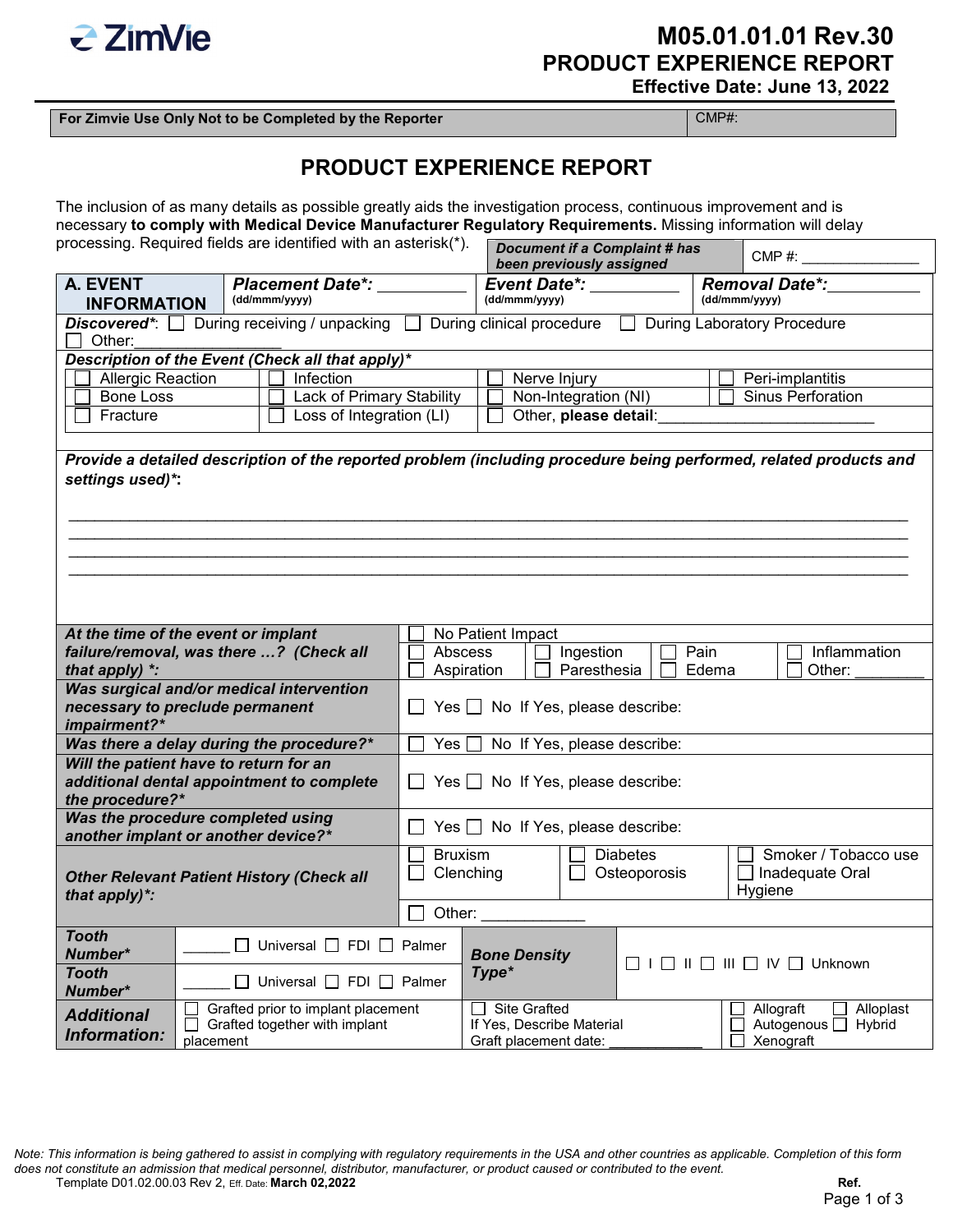

## **M05.01.01.01 Rev.30 PRODUCT EXPERIENCE REPORT Effective Date: June 13, 2022**

| <b>B. PRODUCT INFORMATION:</b> One form should be used per event and/or patient. If more than, one device is associated with a    |
|-----------------------------------------------------------------------------------------------------------------------------------|
| single event being reported, multiple Item numbers may be included below. Additional rows may be added, or additional information |
| included as necessary.                                                                                                            |

**NOTE:** 1) Please make sure product listed below has been properly decontaminated. 2) For non-Patient Specific Products, return only the complaint product. 3) For ZFX products please indicate Order number if possible:

| <b>Item Number*</b><br>(If available, affix<br>patient record label) | Lot / Serial<br>Number* | $Qty.*$ | <b>Replacement</b><br><b>Requested</b> | <b>Is Product</b><br><b>Being</b><br>Returned?* | If No, Why?*<br>(i.e. retained by the hospital, scrapped, etc.)         |  |
|----------------------------------------------------------------------|-------------------------|---------|----------------------------------------|-------------------------------------------------|-------------------------------------------------------------------------|--|
|                                                                      |                         |         |                                        | $\Box$ Yes $\Box$ No                            | Used<br>Discarded<br>$\Box$<br>Remains Implanted<br>$\Box$<br>Other:    |  |
|                                                                      |                         |         |                                        | $\Box$ Yes $\Box$ No                            | Used<br>Discarded<br>$\overline{a}$<br>П<br>Remains Implanted<br>Other: |  |
| Is destructive analysis<br>permitted?*                               |                         |         |                                        | Yes $\Box$ No                                   |                                                                         |  |

| <b>C. REPORTER INFORMATION</b>       |                                                            |
|--------------------------------------|------------------------------------------------------------|
| <b>Reporter Name*</b>                |                                                            |
| Date of Report*                      |                                                            |
| Is the person submitting this report | Clinician □ Lab □ Distributor □ Sales Representative<br>J. |
| <b>Account Name</b>                  |                                                            |
| Account #*                           |                                                            |
| <b>Address</b>                       |                                                            |
| City, State, Zip, Country            |                                                            |
| <b>Contact Name*</b>                 |                                                            |
| Phone #*                             |                                                            |
| $E$ -mail*                           |                                                            |

| <b>D. PATIENT INFORMATION</b> |                |
|-------------------------------|----------------|
| <b>Patient Identifier*</b>    |                |
| Gender*                       | Male<br>Female |
| Age at the time of the event* |                |
| Weight                        |                |

### **Instructions for returning complaint product:**

- 1. **(US, Canada, APAC and non-European Reporters)** Complete the Product Experience Report (PER) editable PDF, save and email to the appropriate ZimVie complaint handling contact email (see page 3). The complaint handling contact will reply with the complaint number (CMP #(s)) and the product return instruction.
- 2. (All other reporters) Complete the Product Experience Report (PER) editable PDF, save and print. The printed form will be shipped along with the sterile product to the appropriate complaint handling site (see page 3).
- 3. If a Serious Adverse Event related to Human Tissue occurs in the UK, the reporter has an obligation to notify Biomet3i UK, Ltd within 24 hours of event's discovery. Complaint Contact details are located on page 3 of this form.
- 4. Contaminated product shall be sterilized and identified as **STERILE**.
- 5. Return product labeled with the CMP # (if known) in an appropriate shipping container along with a copy of this completed PER form to the addresses provided and/or indicated on page 3 of this form.
- 6. .Used and/or contaminated regenerative product shall **not** be returned to the Zimmer Biomet complaint handling contact site.

*Note: This information is being gathered to assist in complying with regulatory requirements in the USA and other countries as applicable. Completion of this form does not constitute an admission that medical personnel, distributor, manufacturer, or product caused or contributed to the event.* Template D01.02.00.03 Rev 2, Eff. Date: **March 02,2022 Ref.**